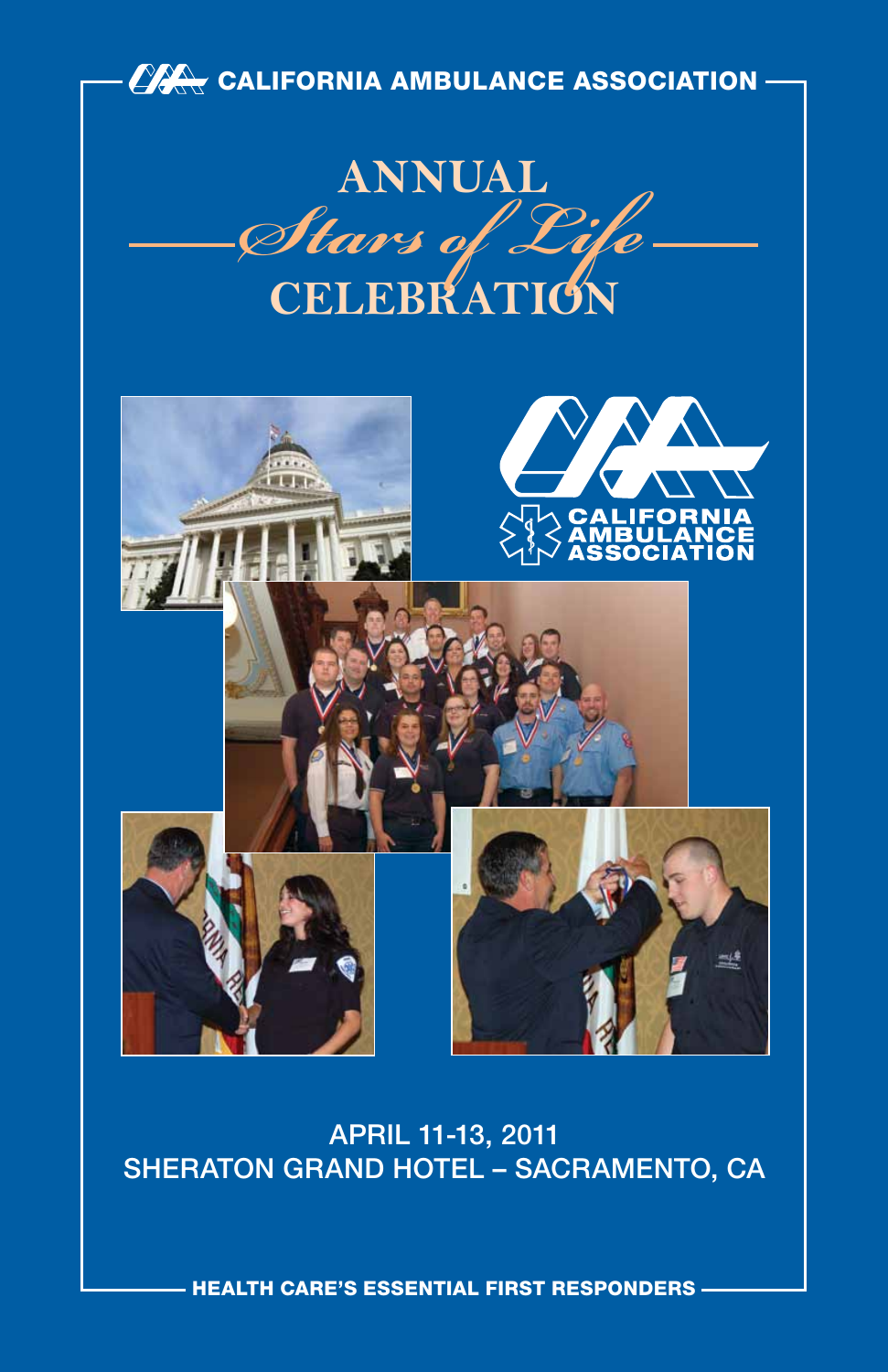*Stars of Life*



Bob Barry Chairman, Board of Directors California Ambulance **Accoriation** 

**CONFORT CONTROVER CONTROVER STATES OF LIFE. Your actions, whether from** ongratulations to all of our 2011 Stars of Life. Your a single heroic incident or a career-long performance record, demonstrate that you have shown the spirit and commitment that is takes to be the best of the best.

Too often the work of our paramedics, EMTs, emergency medical dispatchers, and other key support personnel goes without notice. Neither the public nor the media get the opportunity to see the contribution each of you makes to ensure that highly specialized pre-hospital medical care is delivered day in and day out to the communities you serve. The single common thread that links you all here today is that you do not do it for the money or the glory, you do it because you love it.

Today, you had the opportunity to meet with your assembly members and/ or state senators. I am hopeful you found it to be a positive and informative experience. The California Ambulance Association is working hard to secure

increased reimbursement for the services we provide to California's over 10 million Medi-Cal beneficiaries. We also advocate for you in the regulatory process working to ensure that proposed changes in education, training, equipment, or other areas that impact your work environment are fair, practical and necessary. Your first-hand experience as EMS professionals is a message that will resonate with our legislators.

Let us not forget our generous sponsors of this year's Stars of Life celebration, for without their support, this event would not have been possible. Thank you *MedicAlert Foundation, Care Ambulance Service, Inc., Life-Assist Inc., Care West Insurance Risk Management, SEMSA, BoundTree Medical*  and *Manteca District Ambulance Service.*

Lastly, we are honored to have Daniel Smiley, Acting Director of the California Emergency Medical Services Authority as our special guest at this event.

Tonight we celebrate you, the private ambulance industry's Stars of Life. We thank you for your commitment to your patients, co-workers, company and communities you serve.

*Stars of Life Awards Banquet* — April 12, 2011 — **Welcome** *Bob Barry, Chairman* **Special Recognition** *Dan Smiley, EMSA Acting Director* **Guest Legislative Speaker** *Dr. Richard Pan, Assembly Member, 5th District* **Presentation of Stars of Life Recognition Closing Remarks**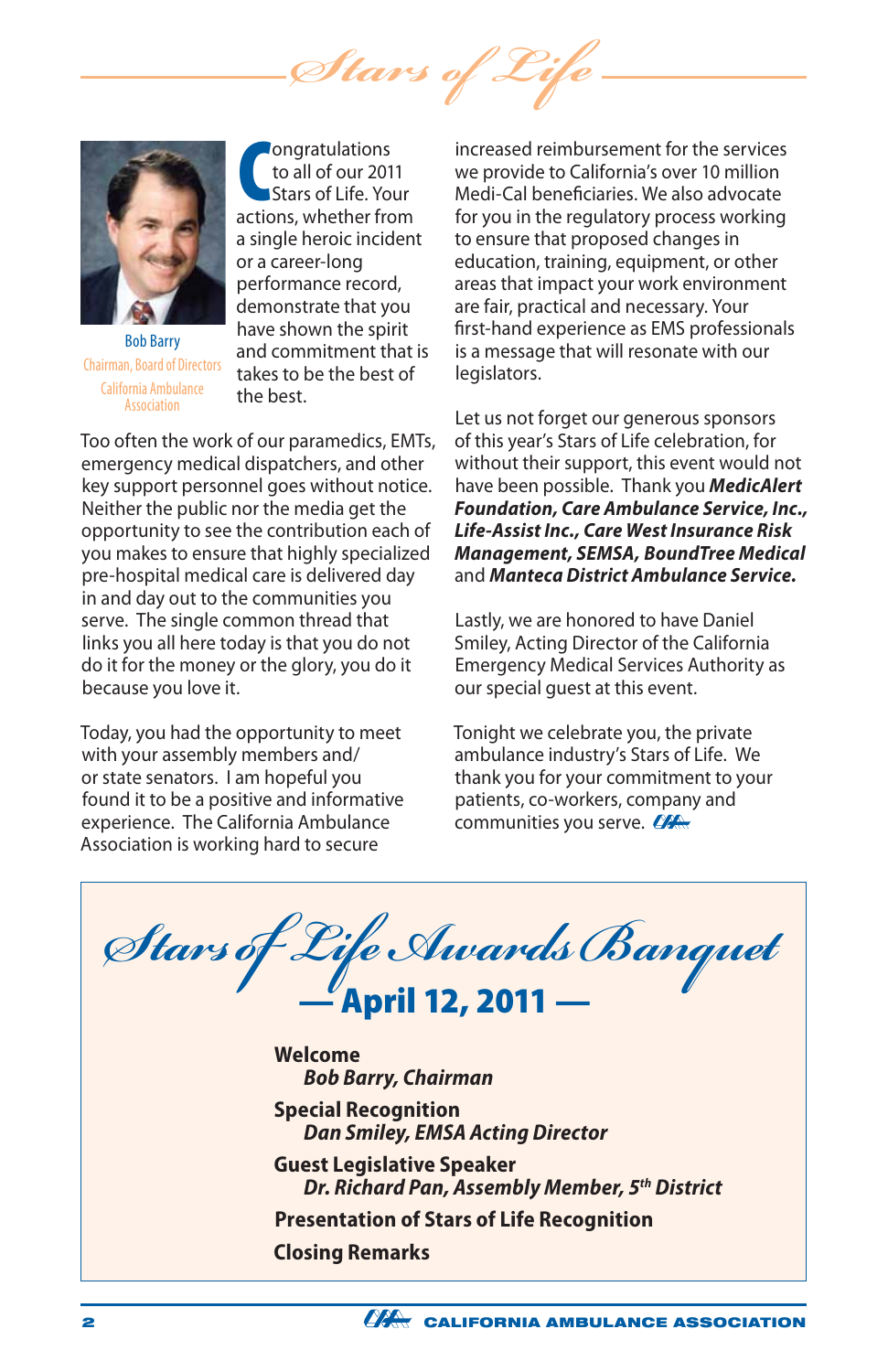*Stars of Life*

### *Thank You Sponsors!*



*Event Sponsor*



*Dinner Sponsor*





Making Precious Minutes Count...<sup>TM</sup>



#### *Reception Sponsor*



*Stars of Life Shirts Monday Coffee Break*



*Tuesday Coffee Break Wednesday Coffee Break*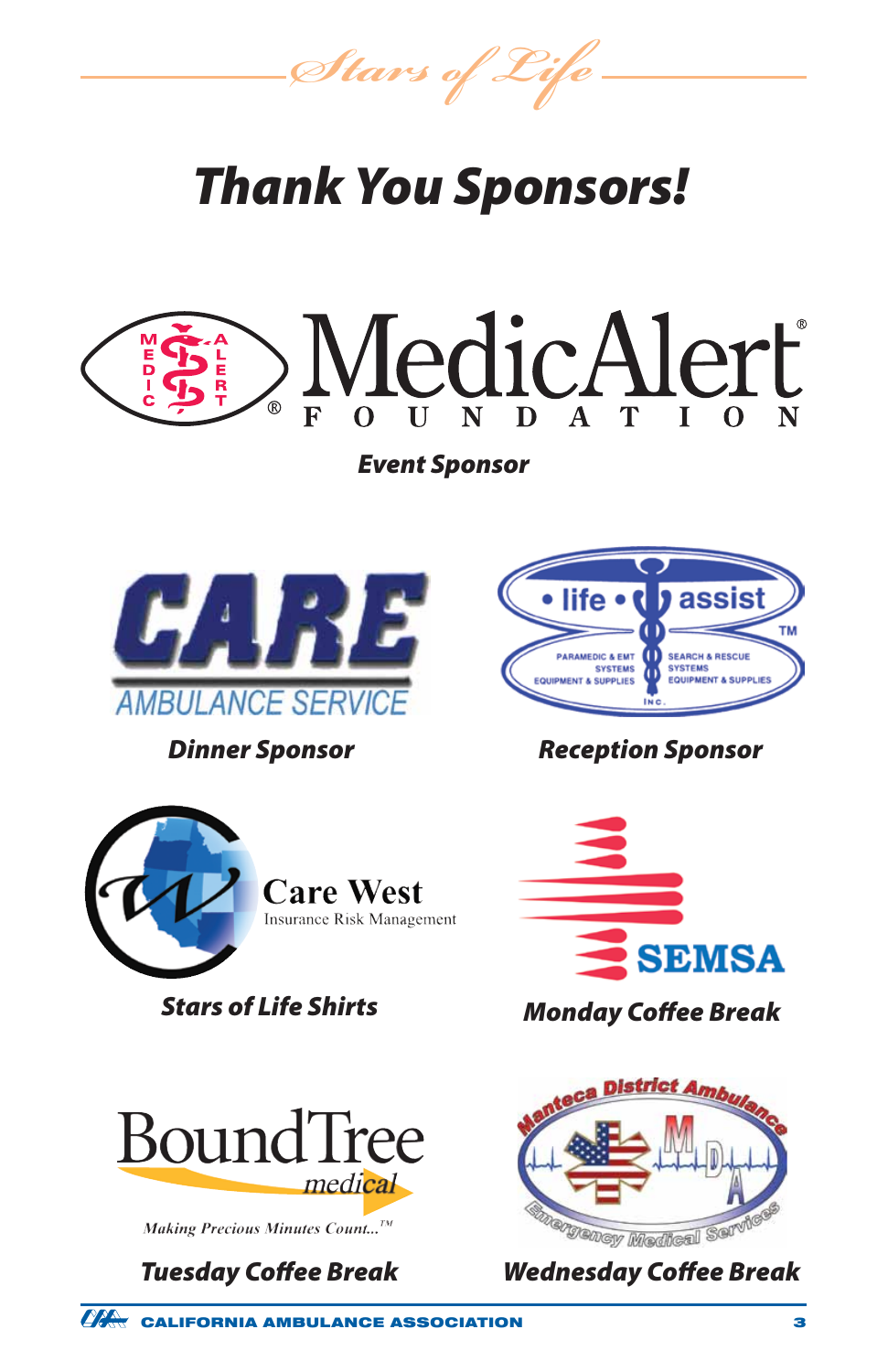*Stars of Life*

#### Daniel R. Smiley *Acting Director California Emergency Medical Services Authority*



**Daniel R. Smiley** is currently serving as the Acting Director for the State of California EMS Authority (EMSA). Dan has regularly served as the Chief Deputy Director for EMSA since

1989. He previously served as the Interim Director of EMSA for varying periods from 1989-1993, 1997, and 2007-2008. He has been involved in emergency medical services since 1974.

Dan is responsible for the strategic vision and leadership of emergency medical services for California. He oversees the policy, program and regulatory aspects of EMS systems (including ambulance and trauma issues), EMS certification/ licensing (EMR, EMT, AEMT, Paramedic) and enforcement, and disaster medical response.

Prior to coming to EMSA as the Chief Deputy Director in 1989, he served as Chief of Emergency Medical Services for the County of Fresno. Dan worked as an emergency medical technician and EMT-II in Merced County and as a paramedic in San Joaquin and Fresno counties. He also served as a Reserve Deputy Sheriff with the Merced County Sheriff's Office. He was an EMT, paramedic, and MICN instructor in San Joaquin and Fresno counties. Mr. Smiley also taught at California State University, Fresno.

Dan is a native of Merced, California and graduated from Merced High School in 1974. He graduated from San Joaquin Delta College Paramedic School. He has an Associate of Science Degree from Merced College, a Bachelor of Science Degree from California State University, Fresno in Health Science, and a Master of Public Administration with a concentration in

Health Administration, from the University of San Francisco. He did his doctoral work at the University of Southern California in Public Administration, with an emphasis on Health and Public Policy.

Dan has been a leader in improving disaster medical response in California, including the creation of ambulance strike teams, the California Medical Assistance Team program, and the California Mobile Field Hospitals. His experience in disaster planning and response includes events such as, the Coalinga Earthquake, Loma Prieta San Francisco Bay Area Earthquake, Hurricane Iniki in Hawaii, and the Northridge/Los Angeles Earthquake. He was also the chief medical planner for many international disaster exercises in Ukraine as part of the Rough and Ready Series. Dan has also been involved in disaster medical planning efforts in India and Taiwan. He has also been involved in Disaster Medical Assistance Team activities, as a member of CA-11 (Sacramento).

Dan has published articles on EMS systems, trauma care, automated defibrillation, and disaster response. He is trained in Tactical Medicine and was a primary author on the recently released California Tactical Medicine Guidelines. He holds black belts in Shotokan Karate, Jujitsu, Judo, Taekwondo, and Aikido; and also taught martial arts in Sacramento for 16 years.

Dan's present interests include increasing the visibility of the EMS profession, improving EMS systems, increasing the field medical response to disaster situations, and fostering innovative technology in the EMS sector.

Contact Dan Smiley at *director@emsa.ca.gov*  or call 916-322-4336. 22

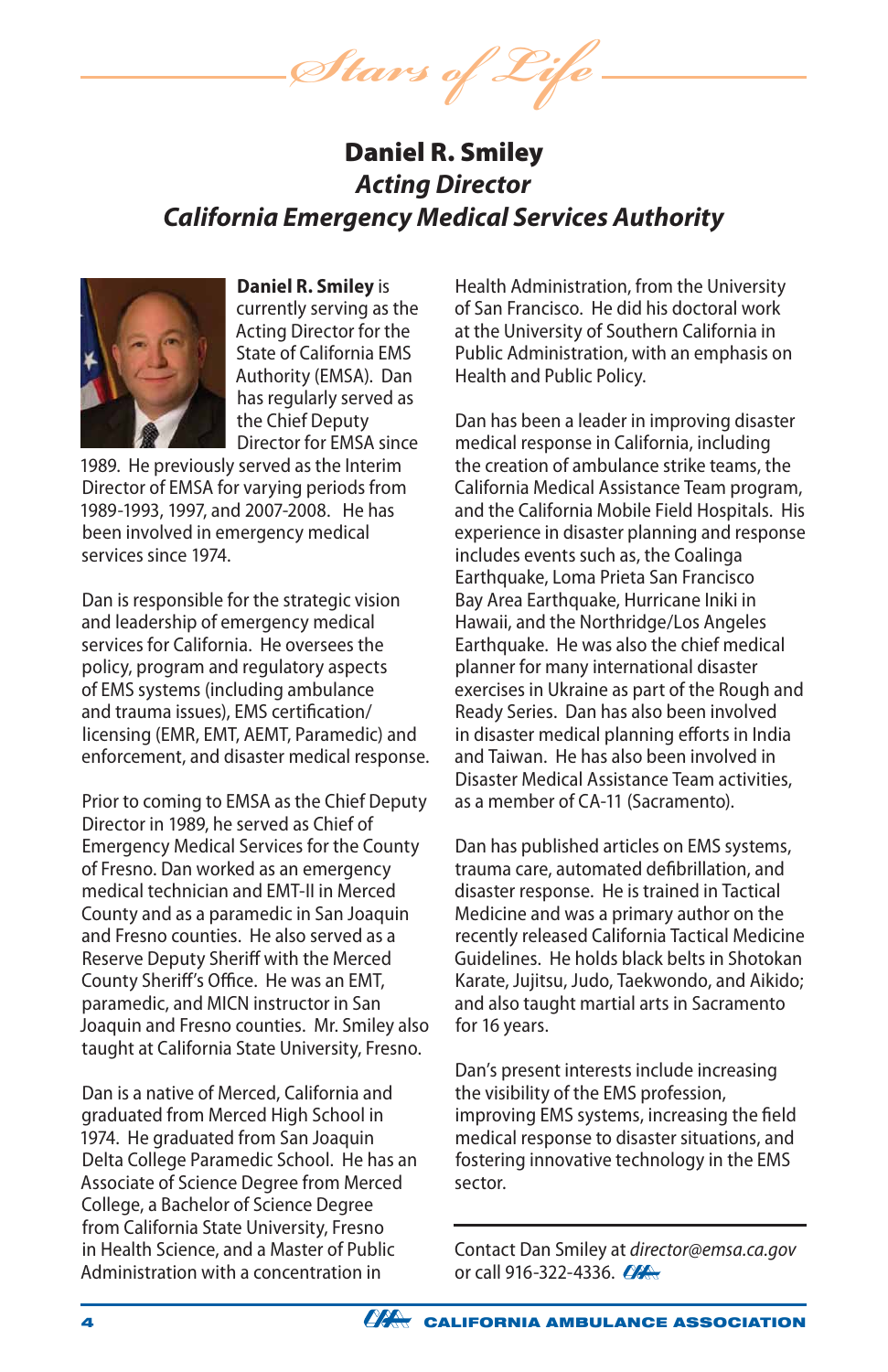*Stars of Life*

#### Dr. Richard Pan *Assembly Member 5th Assembly District*



**Dr. Richard Pan** is a pediatrician elected in November of 2010 to represent California's 5th Assembly District, which includes the Sacramento County communities of Arden Arcade,

Carmichael, the City of Citrus Heights, Fair Oaks, the City of Folsom, North Highlands, McClellan Park, Orangevale, Natomas, Sacramento and the Placer County community of Granite Bay.

Prior to his election to the Assembly, Dr. Pan served as the director the UC Davis Pediatric Residency Program, where he developed a national award-winning program to promote healthy lifestyles by partnering with community groups.

Dr. Pan's life's work has been to keep kids healthy and safe, and has founded a number of organizations that work toward this goal. These organizations include:

- • Communities and Physicians Together, a grassroots program partnering physicians with disadvantaged communities;
- • Sacramento Health Improvement Project (co-founder), which brings together doctors, hospitals, clinics, and community leaders to ensure that all Sacramento County residents are able to access primary health care; and
- • Healthy Kids Healthy Future (co-founder and chair), which secured health, dental and vision coverage for over 65,000 children in Sacramento, Colusa, El Dorado, Placer and Yuba counties.

In 2008, Dr. Pan was honored as the Campus Compact Thomas Ehrlich Faculty Award for Service Learning for his leadership in making community involvement a part of the UC Davis medical school curriculum. He was further honored earlier this year as the 2010 Physician Humanitarian Award from the Medical Board of California in honor of his work as a pediatrician, professor, and community advocate.

In addition to Dr. Pan's work as a pediatrician and educator at UC Davis Children's Hospital, he has extensive experience as a community advocate on local and statewide boards and commissions. These include the United Way California Capitol Region board, where he chairs the United Way's Impact Council; chairs the board of BloodSource to promote blood donation; and served for six-years as a commissioner on the Sacramento First 5 Commission. As a board member and small business owner, Dr. Pan has experience with balancing budgets, meeting payroll, and doing more with less.

The child of Taiwanese immigrants, Dr. Pan is a product of public schools. He earned his undergraduate degree from Johns Hopkins University, his medical doctorate from the University of Pittsburgh, and his Master of Public Health degree from Harvard University.

Dr. Pan makes his home in Natomas, where he lives with his wife, Dr. Wang, a family dentist, and two young sons. **CALL**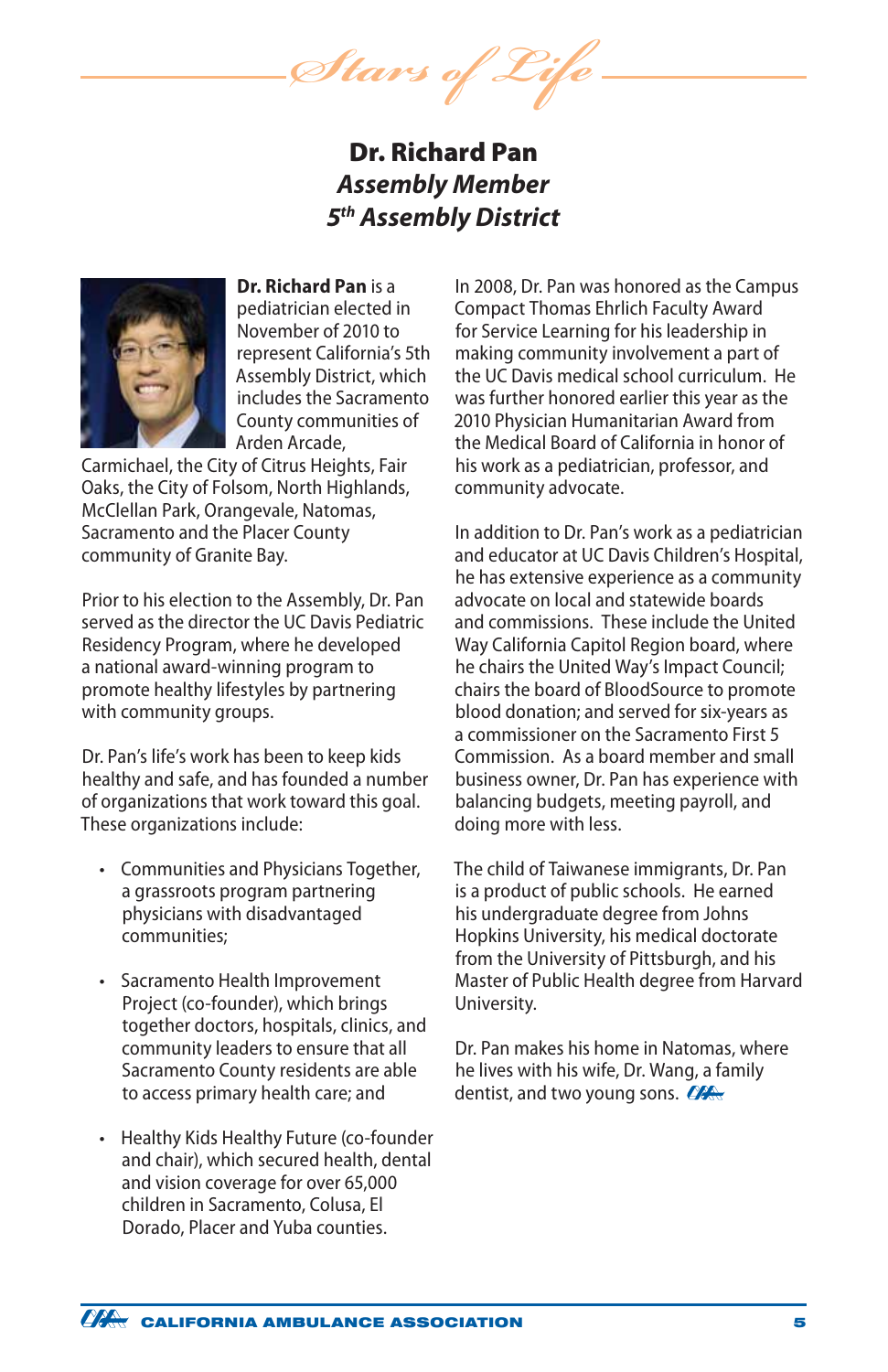*Stars of* 



Alberto Alvarez

*Hall Ambulance Service, Inc. Bakersfield*

#### Alberto Alvarez Paramedic

Paramedic Alvarez came to Hall Ambulance in June of 2010 from the South Los Angeles area. Paramedic Alvarez said he was looking for a place where he could use all of his skills as a Paramedic and not just run transfers. Paramedic Alvarez got to use all of his Paramedic skills in November of 2010 when he was dispatched to a residence for chest pain. While Paramedic Alvarez worked through his chest pain treatment plan the patient suffered a cardiac arrest. He immediately initiated CPR, defibrillated the patient, and began to follow his Advanced Cardiac Life Support treatment plan. By the time the crew arrived at the hospital the patient had regained spontaneous circulation and was wide awake. The patient was treated and released from the hospital a few days later. \*

*Stars of Life*



**Claudia** Andrade

*Hall Ambulance Service, Inc. Bakersfield*

#### **Claudia Andrade EMT**

Claudia began her EMS career in 2007 when she joined Hall Ambulance Service. She was quickly assigned a Metro night shift and remained a valued member of the night shift team. EMT Andrade is being recognized with a Star of Life for her role in the response, care and transportation of a patient that suffered a cardiac arrest. EMT Andrade's support to Paramedic Alvarez was a key factor in the outcome of the patient. From the time of call to delivery at the hospital, only 25 minutes elapsed. The patient was treated and later released from the hospital. EMT Andrade and Paramedic Alvarez were reunited with the patient during a brief celebration in December of 2010.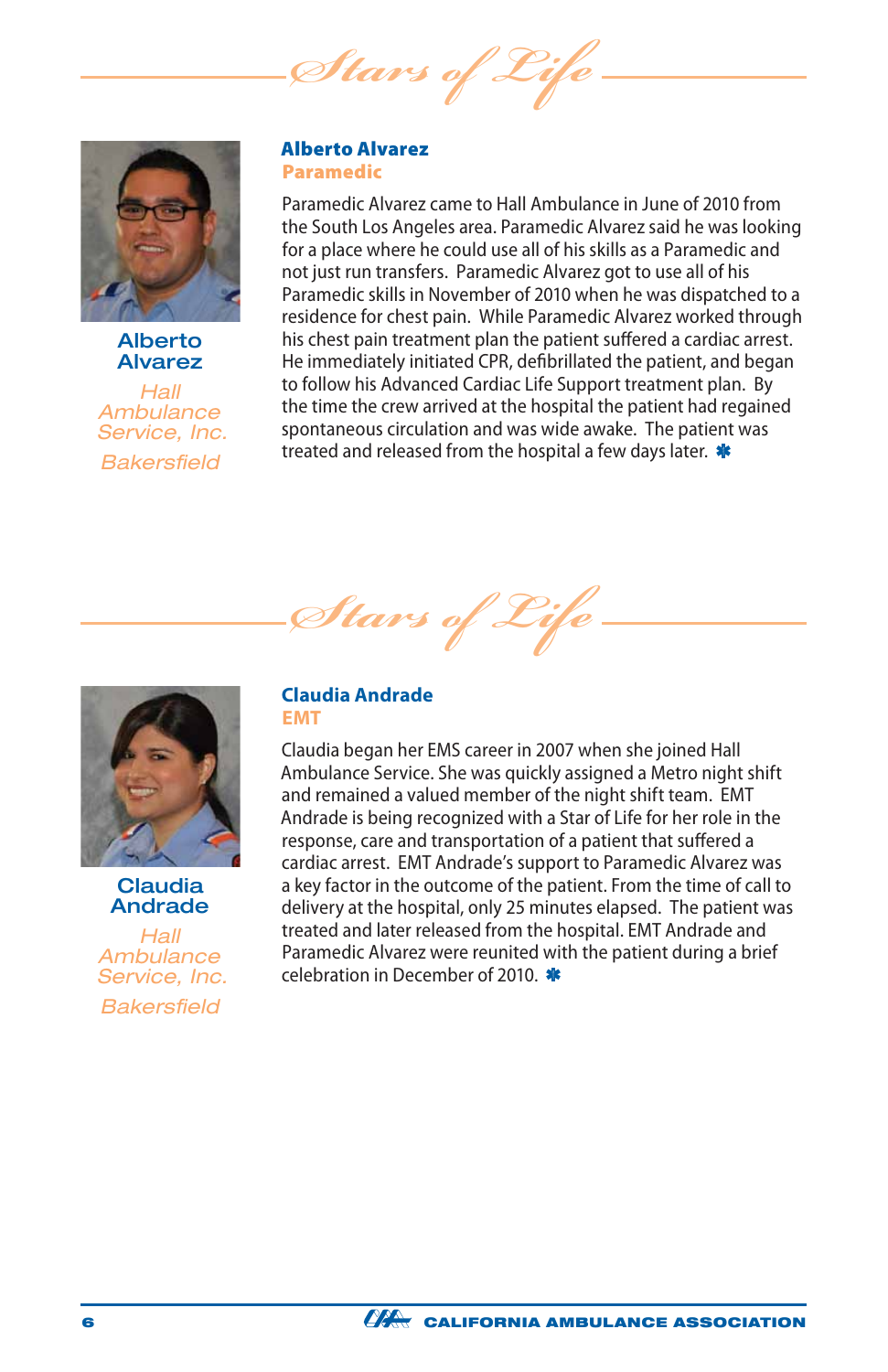Stars of



George Baker

*Hall Ambulance Service, Inc. Bakersfield*

#### **George Baker Paramedic**

George Baker started his career with Hall Ambulance in July of 1999 after several years with another provider. He has worked in the busy Metro Bakersfield 911 system since his employment began. Along with his Paramedic duties, George works as a Preceptor assisting with training Paramedic Interns and new employees. George is receiving his Star of Life for his leadership and care provided during a cardiac arrest early Christmas morning 2010. While most of us were sound asleep George and his crew were dispatched to a patient complaining of chest pain. George and his crew found a man unconscious, pulseless with a non life sustaining heart rhythm and not breathing. They initiated CPR and provided Advanced Life Support care to include an ECG, Endotracheal Intubation, IV, and Medication Administration. Within minutes of ALS intervention they witnessed the return of spontaneous circulation and handed off care to the staff in the Emergency Department. The patient was discharged home. Paramedic Baker's leadership was a vital piece in the chain of survival as from the initial 911 call to arrival at the hospital was less than 30 minutes. Along with a Star of Life, Paramedic Baker will be honored by the Bakersfield Chapter of the American Red Cross as a real Home Town Hero. \*





Chris Brooks *Protransport-1 Cotati*

#### **Chris Brooks Field Supervisor**

ProTransport-1 nominates Chris Brooks for a Star of Life Award for an excellent job with the delivery of a baby boy on Christmas Eve. Brooks and his partner were flagged down by a pregnant woman on the side of the road. The woman's water had already broken and her contractions were very close. The crew guided her into the back of the ambulance, and after being on scene for only three minutes, delivered the baby.

Brooks has been a part of the ProTransport-1 team since February of 2007. During this time, he was promoted to FTO I & II for his hard work and high standards of patient care. Currently, Brooks serves as a Field Supervisor in Alameda County. His professionalism, enthusiasm and responsibility epitomize the spirit and commitment of quality ambulance service. In his free time, Brooks enjoys cooking and collecting comic books as well as being a great dad and husband.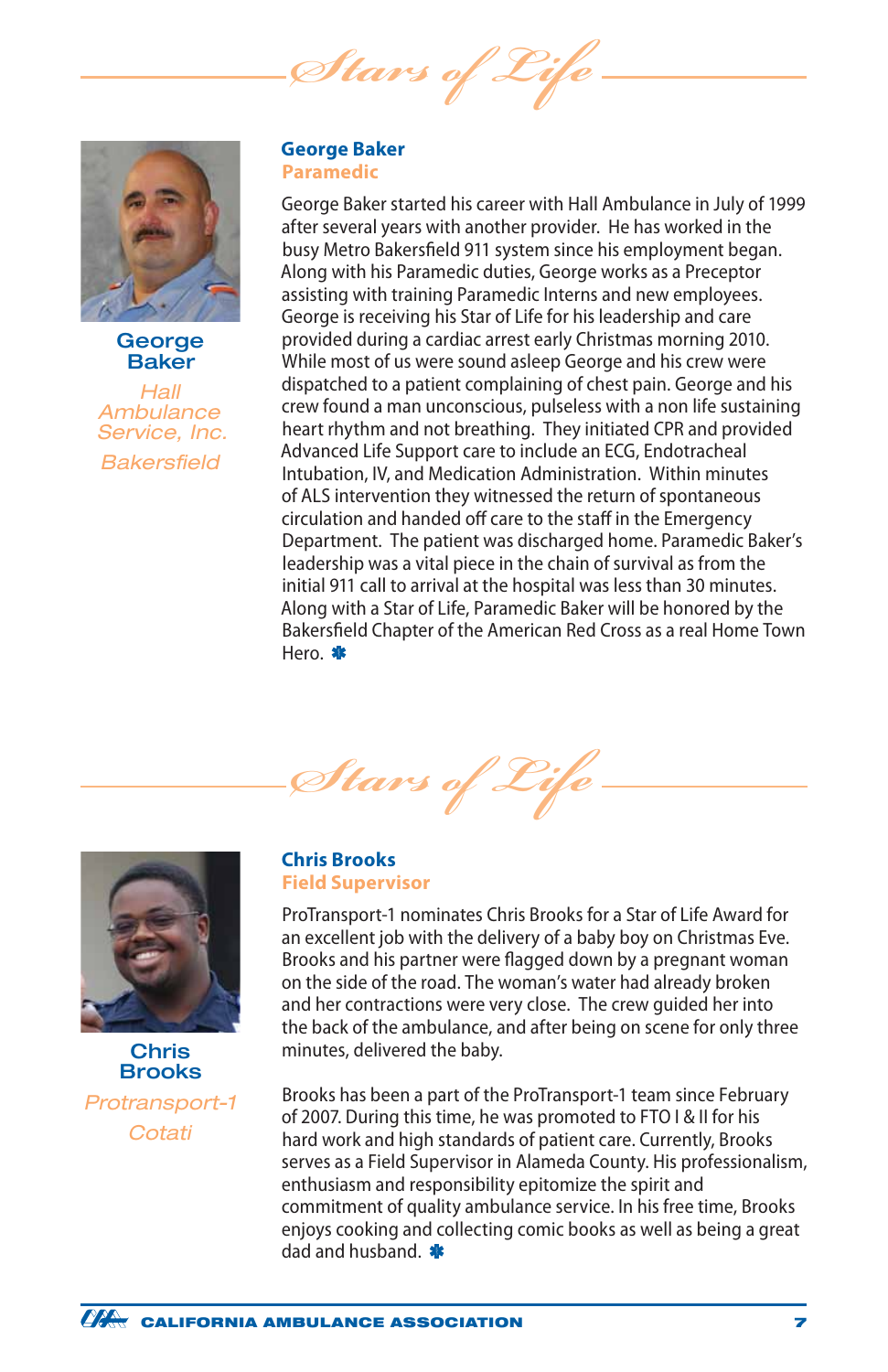*Stars of* 



**Sebastian Chavez** 

*Hall Ambulance Service, Inc. Bakersfield*

#### **Sebastian Chavez EMT**

Sebastian Chavez came to Hall Ambulance in June of 2010 relocating from the Los Angeles area. Sebastian is assigned to the Metro Bakersfield 911 system. EMT Chavez is recognized for his efforts as part of an Advanced Life Support Ambulance crew that saved a man's life on Christmas morning 2010. The EMT is often overlooked when recognizing Paramedics for their efforts. EMT Chavez's supportive efforts to prepare equipment and coordinate patient movement and transportation was vital in the chain of survival. Providing a stable and safe environment for the Paramedic and patient can truly make the difference and in this case all parts of the team worked together to provide the care needed to save a life.





Kevin Cheek

*Care Ambulance Services, Inc.*

*Orange*

#### **Kevin Cheek EMT**

Kevin Cheek is being awarded the Star of Life for his actions during the development of the new San Gabriel service area. For the past six months, CARE has embarked on establishing and developing a new service area in the San Gabriel Valley.

The ability to have success in growing business in an area where CARE is an unknown provider and where the competition is severe, is very difficult. Finding success is a testament to the crews that work that area. Kevin and his partner Carolina Hernandez, have routinely gone above and beyond to make sure the calls they have run were done so with the utmost professionalism and attention to service detail.

They have been an asset to the marketing team in developing the area and have been a major factor in our success.

Kevin is married with three children and takes care of them on his off days while his wife works. He is planning go to school to become an x-ray technician, unless he is selected to join the fire service. \*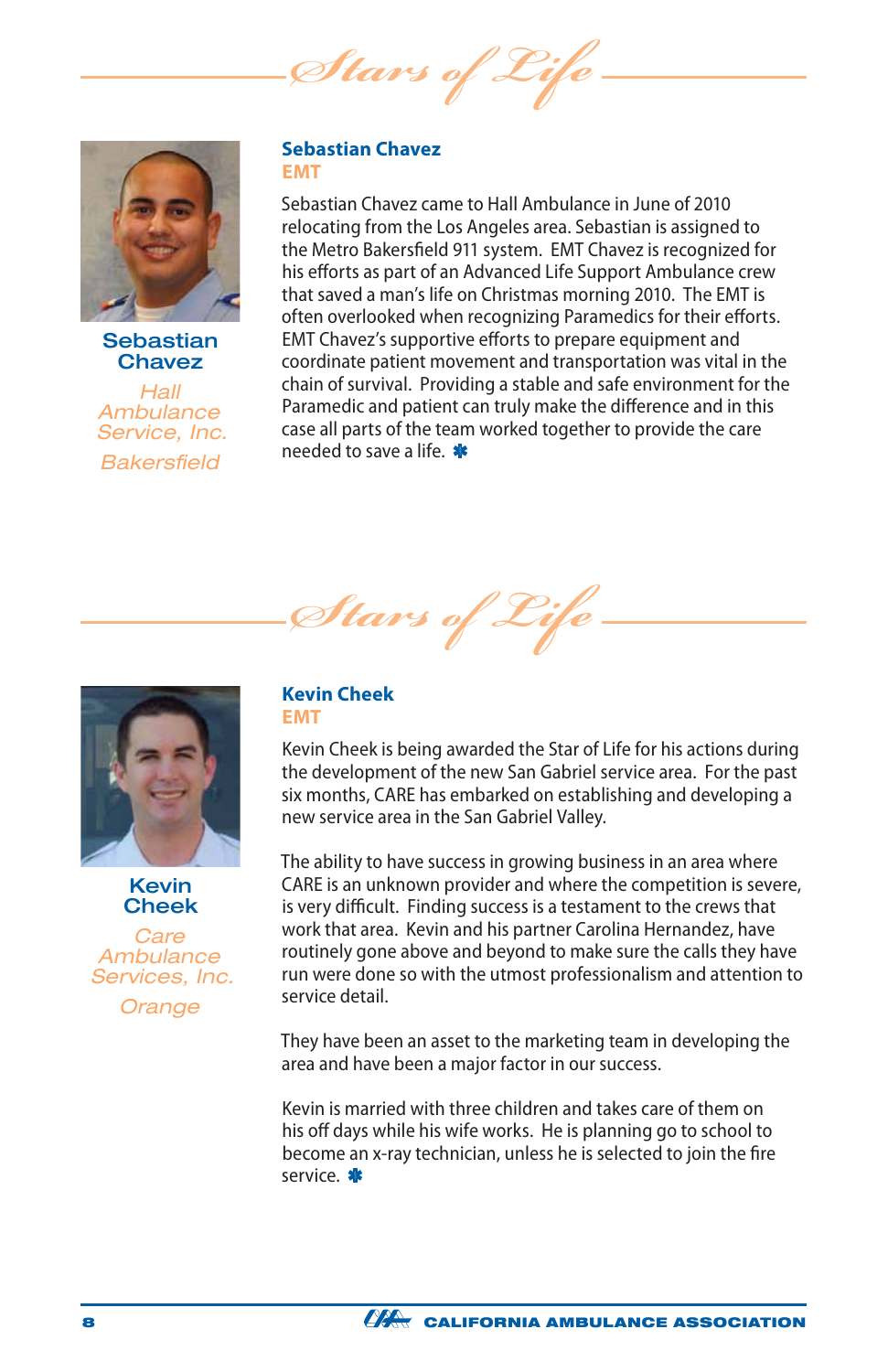Stars of



**Michael Colon** 

*Medic Ambulance Service, Inc. Vallejo*

#### **Michael Colon EMT**

Michael lives in Vallejo, CA, with his wife Becky and his children Lily and Joey. Mike discovered EMS on accident, when he was invited to do a ride along with a paramedic friend. Michael has loved it ever since. In his off time he enjoys being with his family, playing music, and outdoor activities. Michael feels it is a privilege to be able to serve others. Michael has been working for Medic Ambulance as an EMT for a little over 3 years. Michael is being recognized for the is treatment of a 13 year old Pediatric who was in full Cardiac Arrest at his school gym. Michael and his partner were the first to arrive. They provided CPR, rapid defibrillation, IV Medication and by the time their unit arrived at the hospital the patient had a good pulse and was breathing on his own. The patient made a full recovery and is home now getting ready to return to school! Great Job Michael! \*



Sean **Cox** 

*Care Ambulance Service, Inc.*

*Orange*

#### **Sean Cox Operations Manager**

*Stars of* 

Sean Cox is being awarded the Star of Life for his actions during the difficult transport of a patient being transported home to be with her family during the final days of her life. This was a transport requested by the LA County Fire leadership to assist with the transport of the wife of one of their own who was in end stages of her fight with cancer.

Sean and his partner Stephanie Melton responded to the call with little notice and were able to get the patient back home to Big Bear just ahead of another major winter storm system.

During the 4 hour transport, both Sean and Stephanie provided comfort to both the patient and her husband who rode along. The patient, a 35 year old mother of three, was ecstatic to be able to be home with her children one last time.

Sean's leadership and commitment to quality care has earned him the 2011 Star of Life.

Sean has been an EMT for 15 years, with the last 7 years spent at Care Ambulance. Sean is married with 2 children and when not working likes to fish and spend time with his family. \*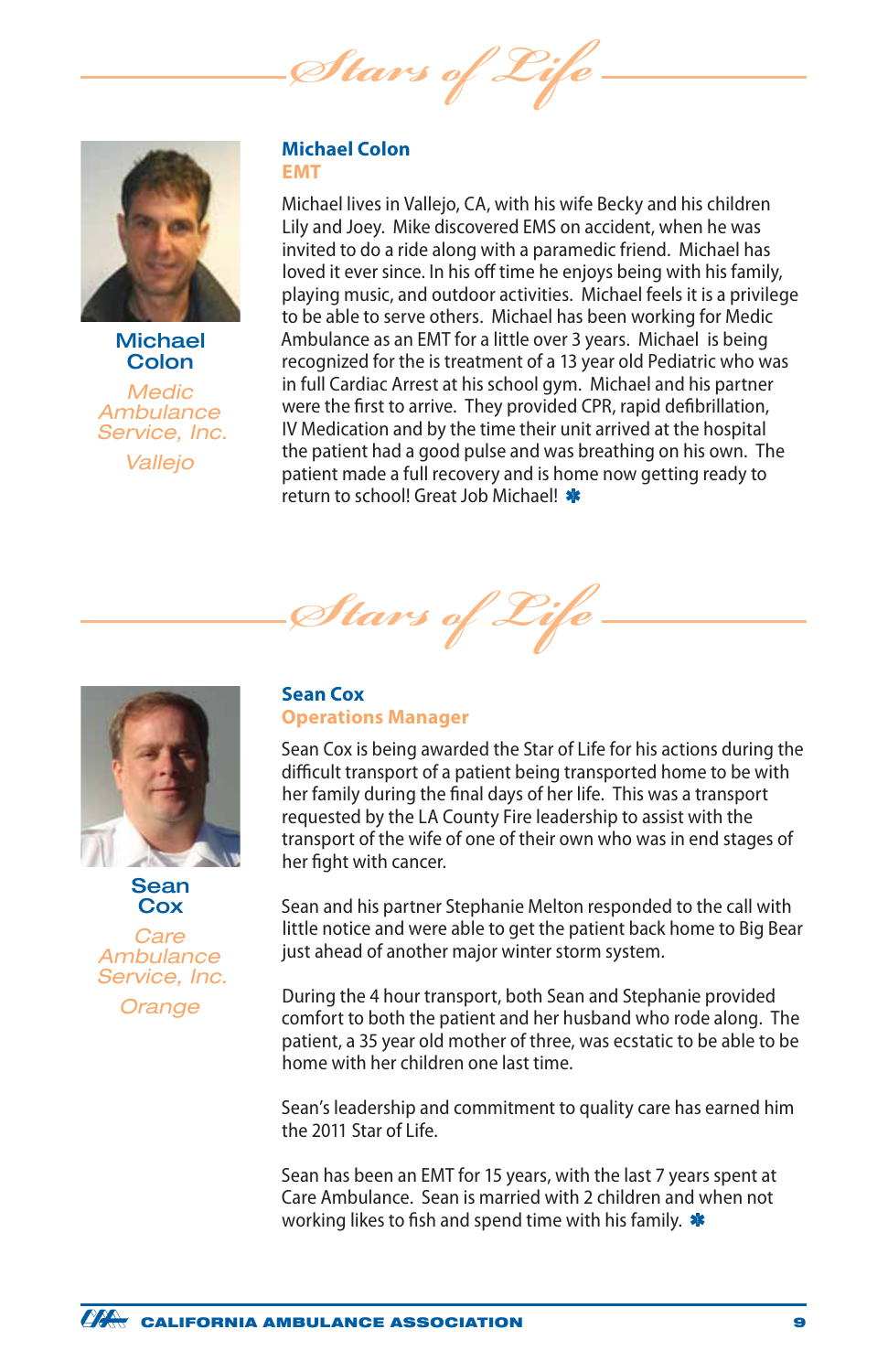Stars of



#### **Gary Crenshaw**

*Medic Ambulance Service, Inc. Vallejo*

#### **Gary Crenshaw Fleet Maintenance Supervisor**

Gary was born and raised in San Francisco and currently resides in Vallejo, CA. Gary has four married daughters and eight grandchildren, all living in the Bay Area. Gary's first taste of EMS came when he joined the Air Force in 1965 and served two tours in Vietnam working on rescue helicopters where he received the Bronze Star for meritorious service in a combat situation. Gary served one tour working on B-52s. He then worked in Thailand as an electronics specialist for another four years before returning to the states in 1973. Gary then found a computer management position where he worked for 30 years until the dot-com collapse. Gary was then hired by Medic Ambulance in 2004 as a Fleet Maintenance Supervisor and computer specialist. Gary's primary function is to troubleshoot and repair electrical problems on the ambulances, diagnose mechanical problems and refer the repair to the proper service centers. Gary maintains all records relating to the operation of the units including maintenance, fuel usage, licensing, and usage. Gary is being recognized for his excellence and contribution to our Operation at Medic Ambulance. Gary has helped modernize our fleet maintenance program. He has installed electronic reporting for the fleet and customized our vehicle maintenance program. He has also gone through 2 CAAS accreditations in our fleet department and received a perfect score. But most impressive, Medic has had only 1 vehicle failure in the last 4 years! Great Job Gary! \*

*Stars of Life*



**Heather Drolette** *Protransport-1 Cotati*

#### **Heather Drolette Contra Costa County Manager**

Heather Drolette is nominated for a Star of Life Award for her exemplary performance in delivering a baby boy on Christmas Eve. Drolette and her partner guided a very pregnant woman, whose water had already broken, into the back of their ambulance after she flagged them down from the side of the road. After just three minutes on scene, the baby was born.

Heather joined ProTransport-1 as an EMT in October of 2008. She has since been promoted to Field Supervisor and is now Contra Costa County Manager. Heather spends her free time volunteering her EMT skills, teaching an EMT Skills class at Mount Diablo Unified School District and when she has time, enjoys reading and doing crossword puzzles.

Heather is a hardworking, caring, and dependable EMT, as well as a committed volunteer and instructor. She epitomizes the spirit and commitment of quality ambulance service. \*

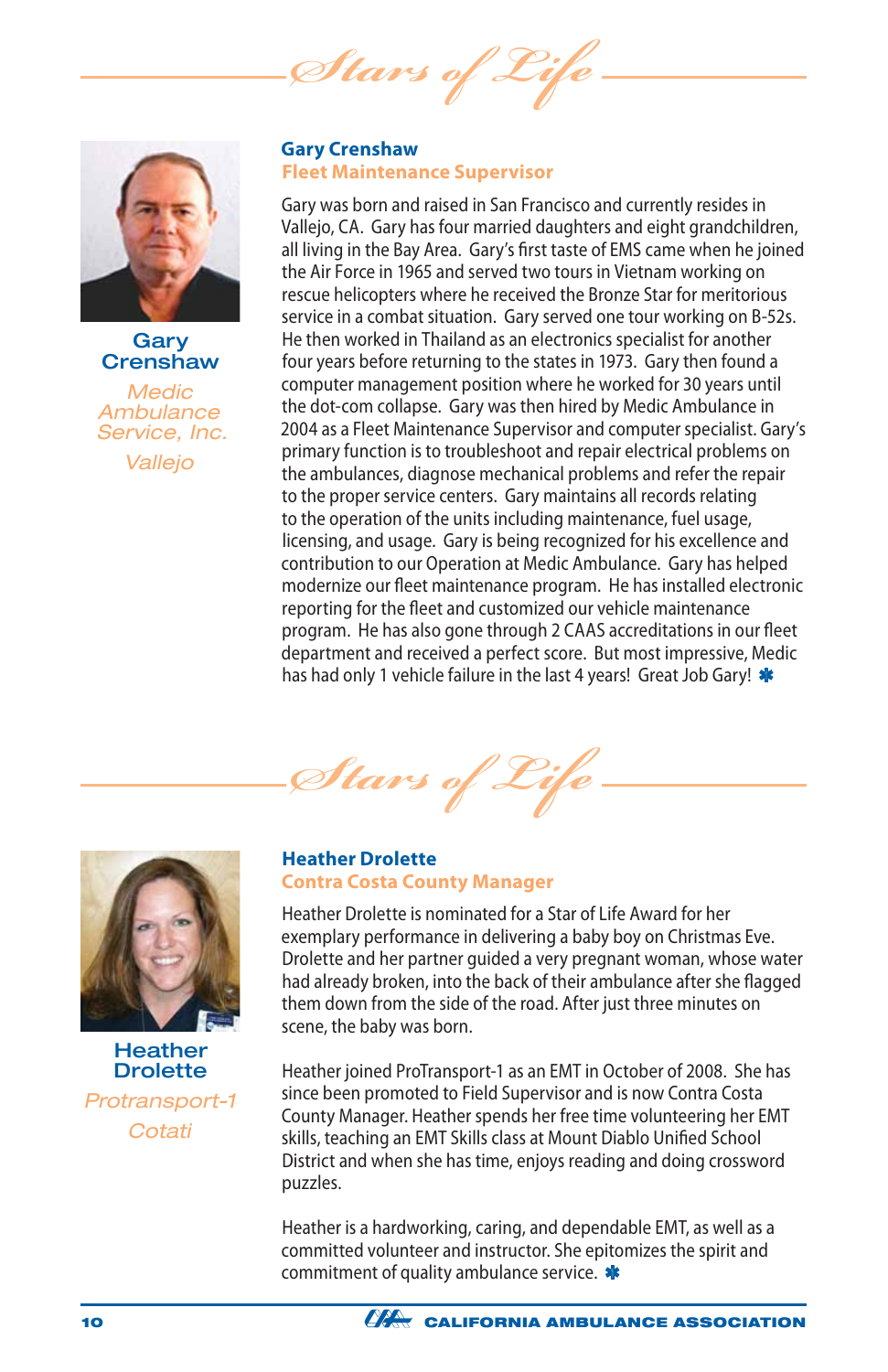Stars of



#### Sarah **Fitzpatrick**

*Riggs Ambulance Merced*

#### **Sara Fitzpatrick Emergency Medical Dispatcher**

As an Emergency Medical Dispatcher with Riggs Ambulance Service (RAS) for over 10 years, Sara Fitzpatrick has established herself as the epitome of professionalism and unflappable coolheadedness all the while maintaining her normal positive and friendly personality.

As a Lead Dispatcher she insures the very busy RAS Communications Center (RACC) meets all of the demands placed upon it in an efficient and professional manner. Simultaneously, Sara is one of two Communications Training Officers (CTOs) responsible for training new dispatchers, a duty she is not required to do, but which she volunteers for to insure the high quality of the RACC center that Sara and her dispatch coworkers are committed to.

Thank you, Sara, for all of your hard work, compassion and dedication \*







*Hall Ambulance Service, Inc. Bakersfield*

#### **Mike Grissom EMT**

Mike Grissom was hired with no EMS experience and enrolled in the Hall Ambulance EMT Academy in November of 2005. He completed training and was promoted to EMT in early 2006. For the last several years he has been partnered with Paramedic Kevin McClanahan. Every good Paramedic has a good EMT next to them. EMT Grissom has proven his value as an EMT time and again through his customer satisfaction scores and his skills as an EMT. EMT Grissom is recognized for his assistance to Paramedic McClanahan during a cardiac arrest save. EMT Grissom assisted with preparing the patient for transport and then provided a stable, safe environment as he transported Paramedic McClanahan and the patient more than 20 miles to the nearest hospital.  $*$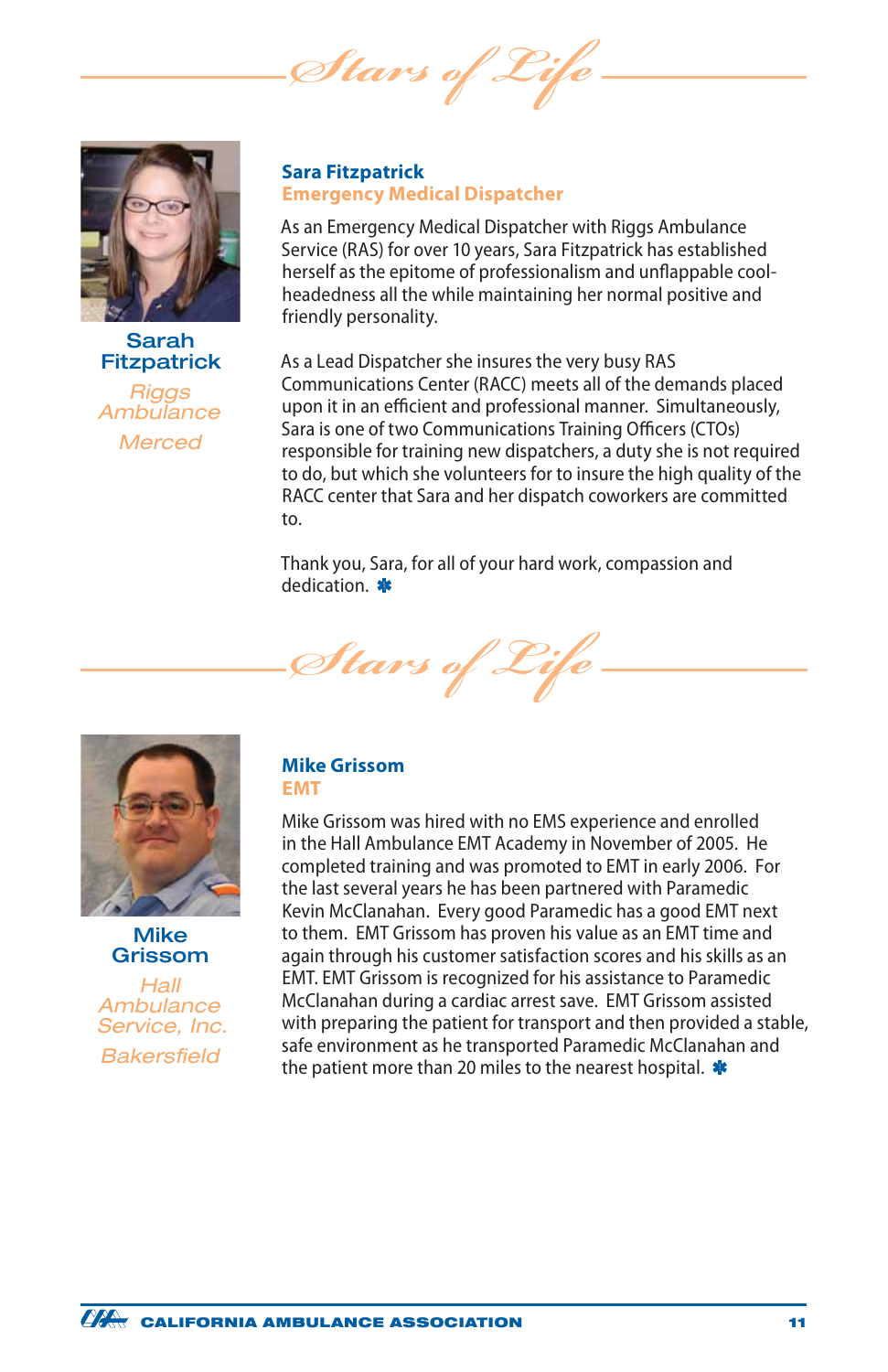*Stars of Life*



**Christopher Hern** *Royal Ambulance San Leandro*

#### **Christopher Hern EMT**

Christopher Hern, EMT for Royal Ambulance is being recognized for his commitment and dedication to patient care, his remarkable work ethic and his consistent professionalism in everything that he does. Chris's compassion for healthcare and for helping his community started at a young age, inspired by his father and his uncle, who were both firefighters for Contra Costa County. These role models helped mold Christopher's determination and ambition to become an influential member of his community, seeking to help those in need and to be a mentor to his fellow EMTs through honesty, integrity, his strong character and his extraordinary support of his team members. In addition to being an EMT, Christopher is currently attending Paramedic School, where he is one of the top ranked students in his class. Despite his many responsibilities, Christopher makes time to enjoy the outdoors with his girlfriend, stay active and excel in sports such as wakeboarding. \*







*Care Ambulance Service, Inc.*

*Orange*

#### **Carolina Hernandez EMT**

Carolina Hernandez is being awarded the Star of Life for her actions during the development of the new San Gabriel service area. For the past six months, CARE has embarked on establishing and developing a new service area in the San Gabriel Valley.

The ability to have success in growing business in an area where CARE is an unknown provider and where the competition is severe, is very difficult. Finding success is a testament to the crews that work that area. Carolina and her partner Kevin Cheek, have routinely gone above and beyond to make sure the calls they have run were done so with the utmost professionalism and attention to service detail.

They have been an asset to the marketing team in developing the area and have been a major factor in our success.

Carolina has been an EMT at Care Ambulance for 1.5 years. She is currently enrolled at Cal State Fullerton and is working towards her Health Science degree. She will be applying to nursing school this summer. When not working or at school, Carolina and her mom are foster parents. \*

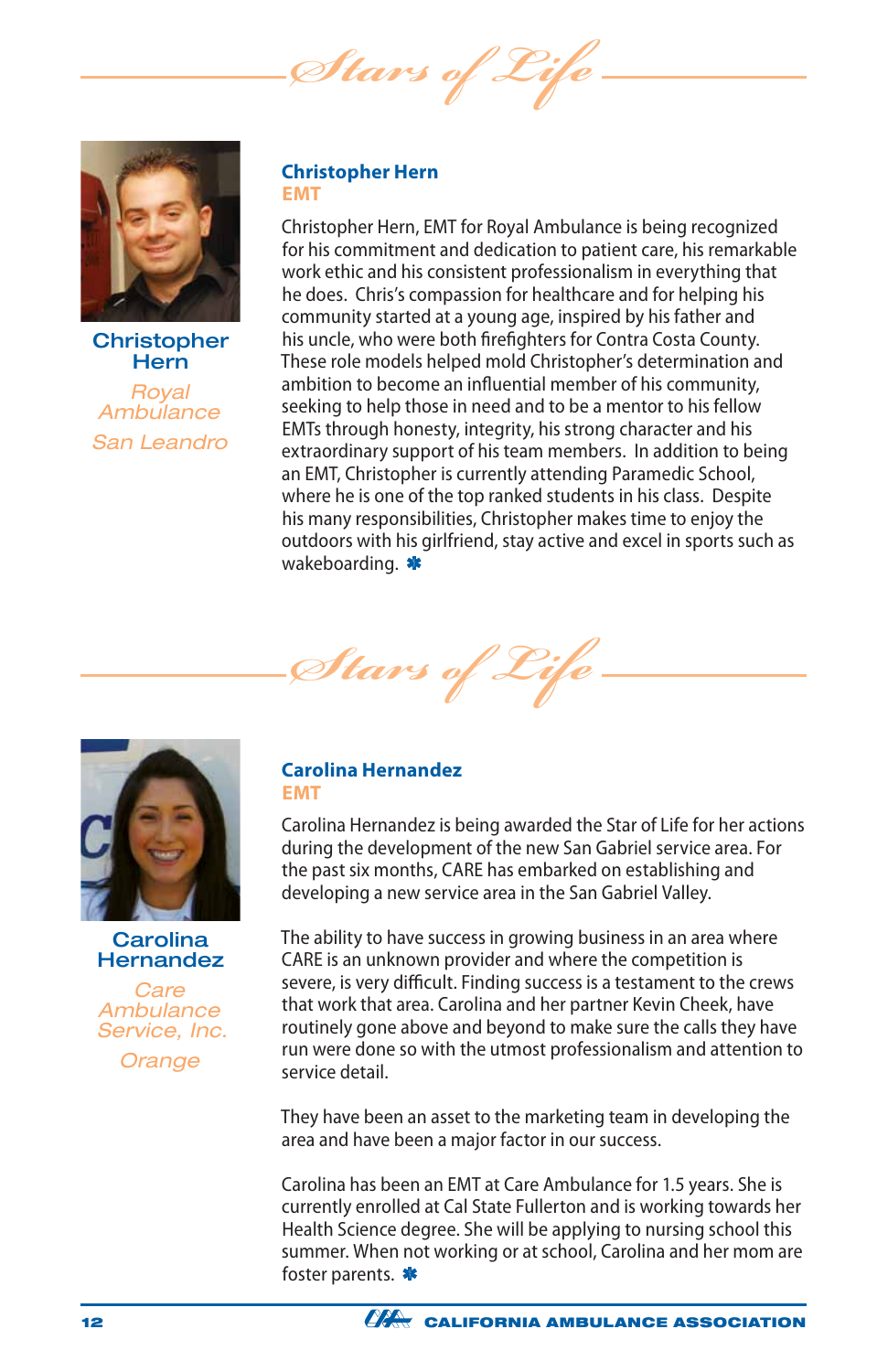*Stars of Life*



#### **Perry Hookey**

*Medic Ambulance Service, Inc. Vallejo*

#### **Perry Hookey Clinical Education Coorinator**

Perry Hookey is a Nationally Registered Paramedic and currently the Education/Training Coordinator for Medic Ambulance Service, Inc. Perry has been working for Medic for the last 6 years. Perry has an extensive EMS background spanning over 23 years. His EMS career began working as a NREMT-B for a rural hospital based service in Mississippi. Upon gaining career experience he continued on to obtain his National Registry Paramedic credentials. After serving as a field paramedic he was chosen as a Field Training Officer and then later promoted to a Paramedic Field Supervisor. After working closely with numerous air medical agencies, Perry was approached to serve as a rotor-wing critical care air medical flight paramedic and successfully completed the critical care flight paramedic training course. One of the most memorable moments of his career was being chosen to serve as a U.S. Olympic Torch Relay Paramedic Representative for the 1996 Olympic Games, where Perry was a member of the Official Olympic Motorcade accompanying the Torch Relay as they traveled across the state. As the Clinical Education coordinator for Medic Ambulance Service, he is responsible for the development and instruction of both required and elective educational courses to the Medic Ambulance Service employees, but also area fire agencies, hospitals, medical/ dental offices, convalescent facilities and schools, as well as providing educational classes to the general public. Perry is being recognized for his contributions to education and his dedication to clinical excellence. Medic Ambulance's Nationally Accredited Education department is a leader in our Industry giving out over 4300 CEU hours last year to a range of EMS personnel including Dispatchers, EMT's, RN's, Paramedics, MD's, etc. Great Job Perry!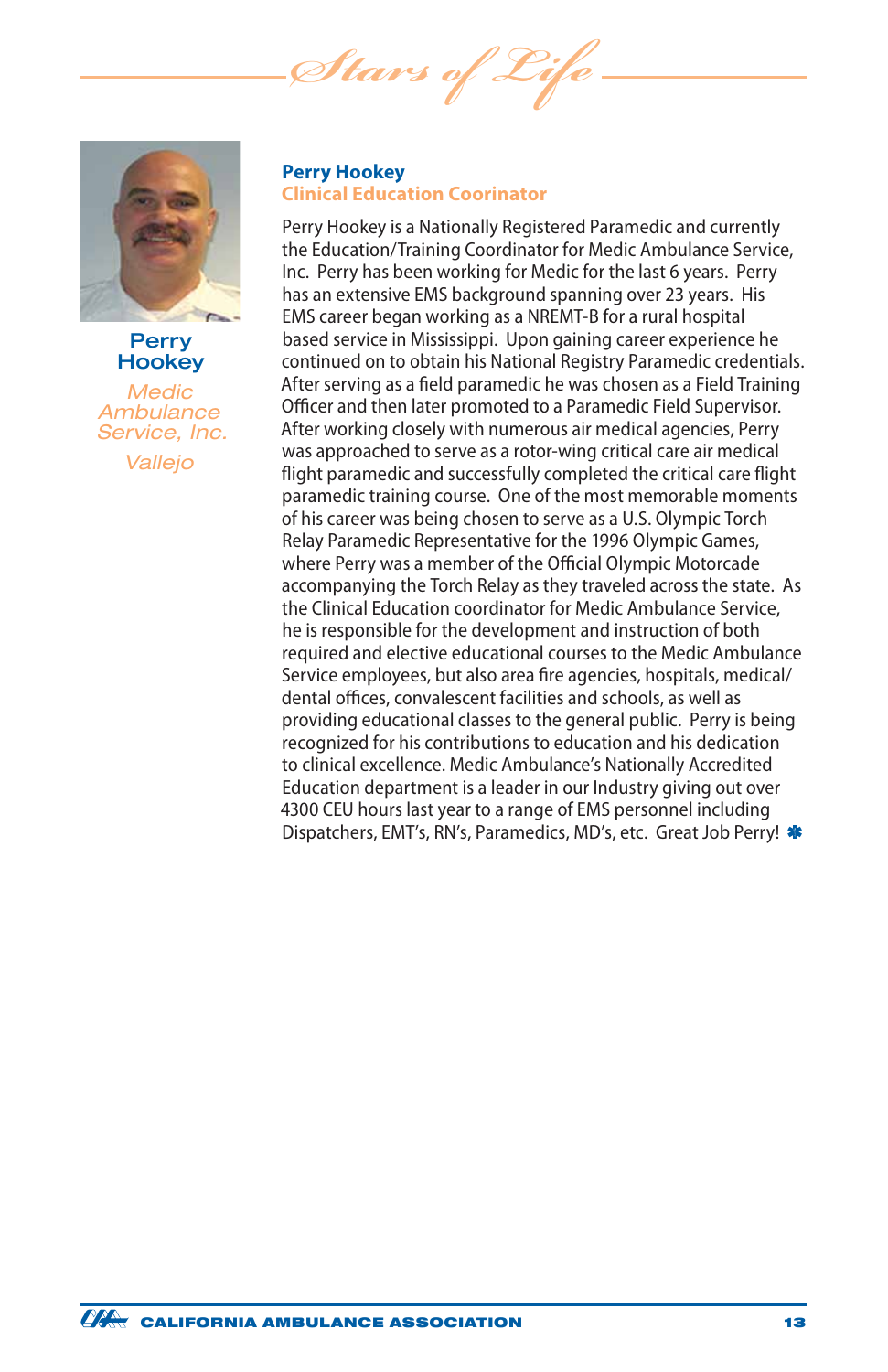*Stars of* 



Nathan Kennedy

*Hall Ambulance Service, Inc. Bakersfield*

#### **Nathan Kennedy Paramedic**

Nathan started his career in EMS as an Explorer serving several years in the Hall Ambulance Explorer Post. In 2004 he was hired to stock ambulances in preparation for their daily deployment into the 911 response system. Later in 2004 he was promoted to EMT and moved from stocking ambulances to staffing an ambulance. In 2007 Paramedic Kennedy completed Paramedic School and has since worked in the busy Bakersfield 911 system. He currently serves as a Paramedic Preceptor and assists with helping Paramedic interns and new employees learn the Hall Way of providing service. Paramedic Kennedy is the Hall Ambulance Paramedic of the Year for 2010. He was selected for this honor in recognition of his continued commitment to volunteerism in our community. Paramedic Kennedy remains an active participant in the Hall Ambulance Explorer Post and logs hundreds of hours each year giving back time to the youth at his church. \*



Mark Leonard *Coast Life Support District Gualala*

#### **Mark Leonard Paramedic**

*Stars of Life*

Mark Leonard is far more than a highly-skilled senior paramedic on a team with the longest average transport time in the state; he is a gleaming treasure to a remote community who has relied on his leadership in emergency response and pre-hospital medical care for the last fifteen years. To this community, Mark represents leadership in EMT and First Responder training programs for five fire districts. He has developed a singularly effective Mass Casualty Incident training program and conducted several inter-agency exercises throughout this extremely remote section of the coast, raising both the response capability and confidence of scores of volunteer firefighters and EMTs.

Always looking for ways to improve care for his patients during transport times averaging close to two hours, Mark took a leadership position in developing a pilot program for administering fibrinolytic drugs to cardiac patients and secured regulatory approval for a single-agency trial study. Moreover, his stellar reputation among regulatory agency leaders has led to approval of several special treatment protocols for extended transport times.

Mark Leonard is an extraordinary community asset and richly deserving of recognition as a CAA Star of Life. \*

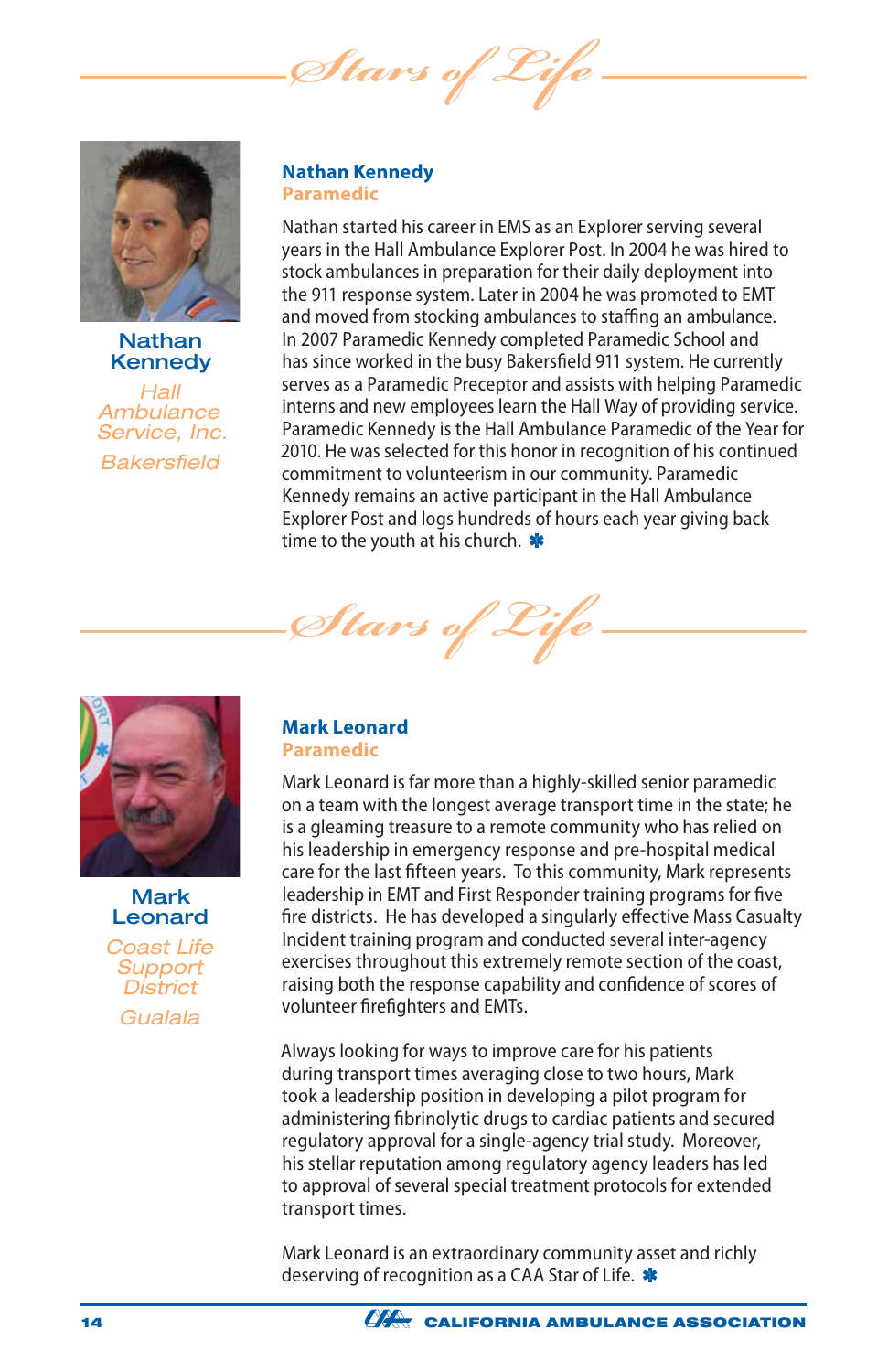*Stars of* 



#### Kevin McClanahan

*Care Ambulance Service, Inc. Orange*

#### **Kevin McClanahan Paramedic**

Kevin McClanahan started his EMS career in another state. Paramedic McClanahan came to Hall Ambulance while searching for a community to serve as a Paramedic and through his church. In 2005 he made the move to Bakersfield and Hall Ambulance. Paramedic McClanahan is the 2010 President's Award for Customer Service recipient at Hall Ambulance. The recipient of this prestigious award is the EMT or Paramedic that best demonstrates quality customer service on a regular basis. In addition Paramedic McClanahan was instrumental in the field save of a patient that went into cardiac arrest. Paramedic McClanahan recognized a life threatening cardiac rhythm and provided advanced life support care including 12 Lead ECG, Endotracheal Intubation, Defibrillation and Medication Administration resulting in the patient being discharged from the hospital. **\*** 



Brandon McNamara

*Hall Ambulance Service, Inc. Bakersfield*

#### **Brandon McNamara Paramedic**

*Stars of Life*

Paramedic McNamara is a new Paramedic having just completed his training in January of 2011 and received his Paramedic license in March of 2011. Prior to obtaining his Paramedic license he served as an EMT starting in May 2007. Paramedic McNamara is recognized for his efforts in a cardiac arrest field save. Paramedic McNamara was working as a Paramedic Intern under the leadership and direction of Paramedic George Baker during a cardiac arrest early in the morning on Christmas day 2010. Paramedic McNamara assisted Paramedic Baker with recognizing the need for immediate Advanced Life Support care. They initiated CPR and provided Advanced Life Support care to include an ECG, Endotracheal Intubation, IV, and Medication Administration. Paramedic McNamara acted as a veteran beyond his years of training resulting in a positive patient outcome.  $\ast$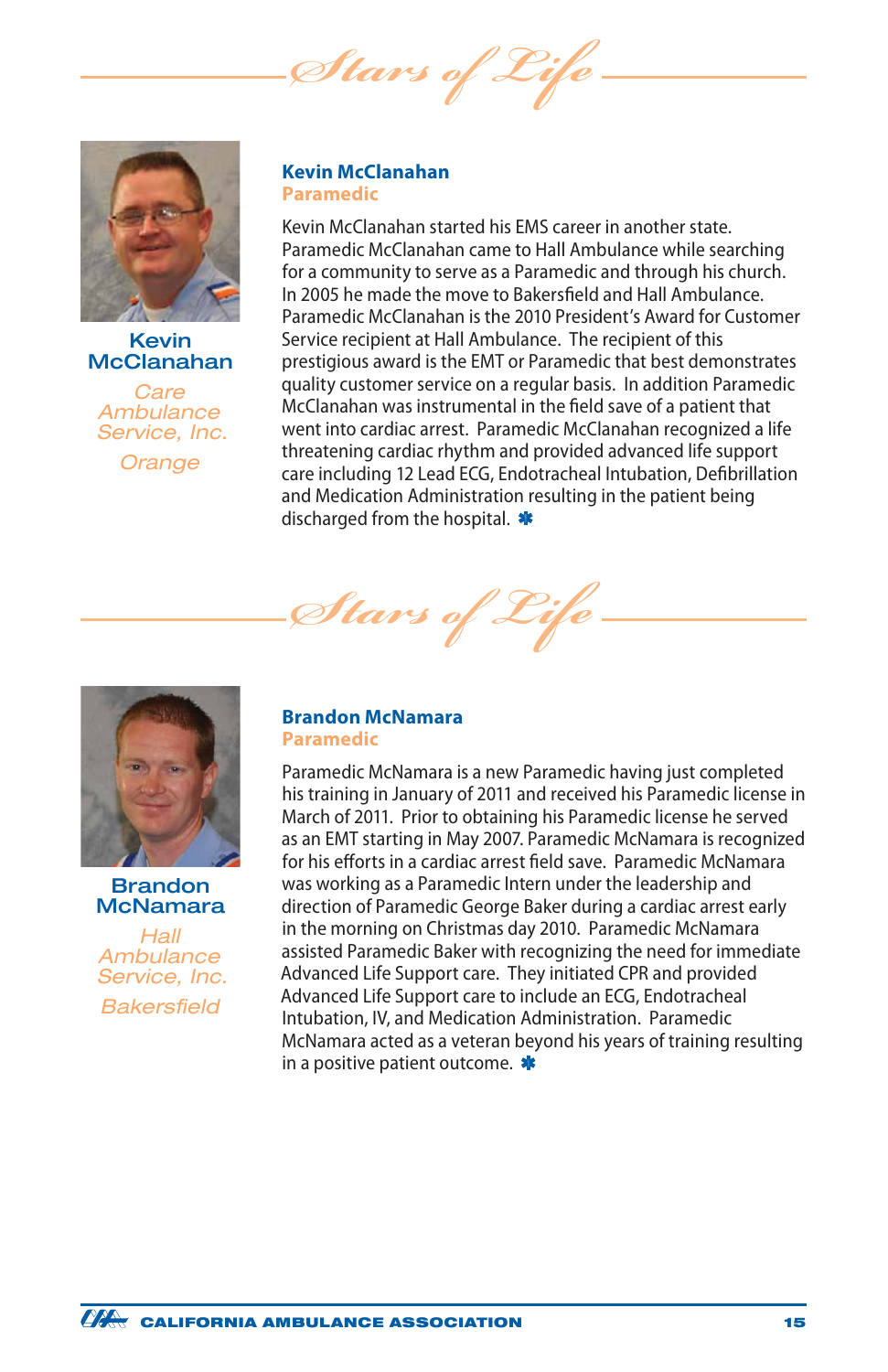Stars of



#### **Stephanie Melton**

*Care Ambulance Service, Inc.*

*Orange*

#### **Stephanie Melton EMT**

Stephanie Melton is being awarded the Star of Life for her actions during the difficult transport of a patient home to be with her family during the final days of her life.

Stephanie and her partner Sean Cox, responded to the call with little notice and were able to get the patient back home to Big Bear just ahead of another major storm system.

During the 4 hour transport, both Stephanie and her partner provided exceptional care to the patient and assisted the patient's husband in administering pain management medications. The husband, an LA County Fireman, expressed gratitude to both Stephanie and Sean for their kindness and compassion during a difficult and long transport.

Stephanie has worked as an EMT for Care Ambulance for 2.5 years. She plans on becoming a physician and will be starting medical school in the fall. \* *Stars of Life*



#### **Jennifer Mundy**

*Menteca District Ambulance Service*

*Manteca*

#### **Jennifer Mundy Paramedic / Clinical Coordinator**

Jennifer began her career in EMS in 1991 when she certified as an EMT-I. She attended an NCTI Paramedic course in 1992 and became a Registered Nurse in 2000. Jennifer taught EMS courses at Columbia College in Sonora for many years and lectured for various Paramedic programs from 1996-2005. She has been Clinical Coordinator for Manteca District Ambulance since 2007 and still enjoys working as a Paramedic for MDA's Tuolumne Division.

Jennifer's hobbies include hiking and exploring the mountains where she lives with her husband Scott and daughter Ashley. She plans to continue her education by pursuing a Master's Degree in Public Health and EMS Management in the near future.

Bill Caldera, Manteca Ambulance Chief Operations Officer has selected Jennifer for recognition this year. Her dedication to duty has far surpassed expectations. She provides education, training, and shared knowledge to all levels of the Pre-Hospital System. She has recently taught First Responders in Tuolumne County, provided monthly Peer review in Manteca and Sonora, taught ACLS recertification to the local physician group and also represents our company as the Liaison for clinical care with the local Base Hospitals. Her involvement is so valuable to the company. It is with great pleasure we honor her this year at Stars of Life! Thank you Jennifer and congratulations! \*

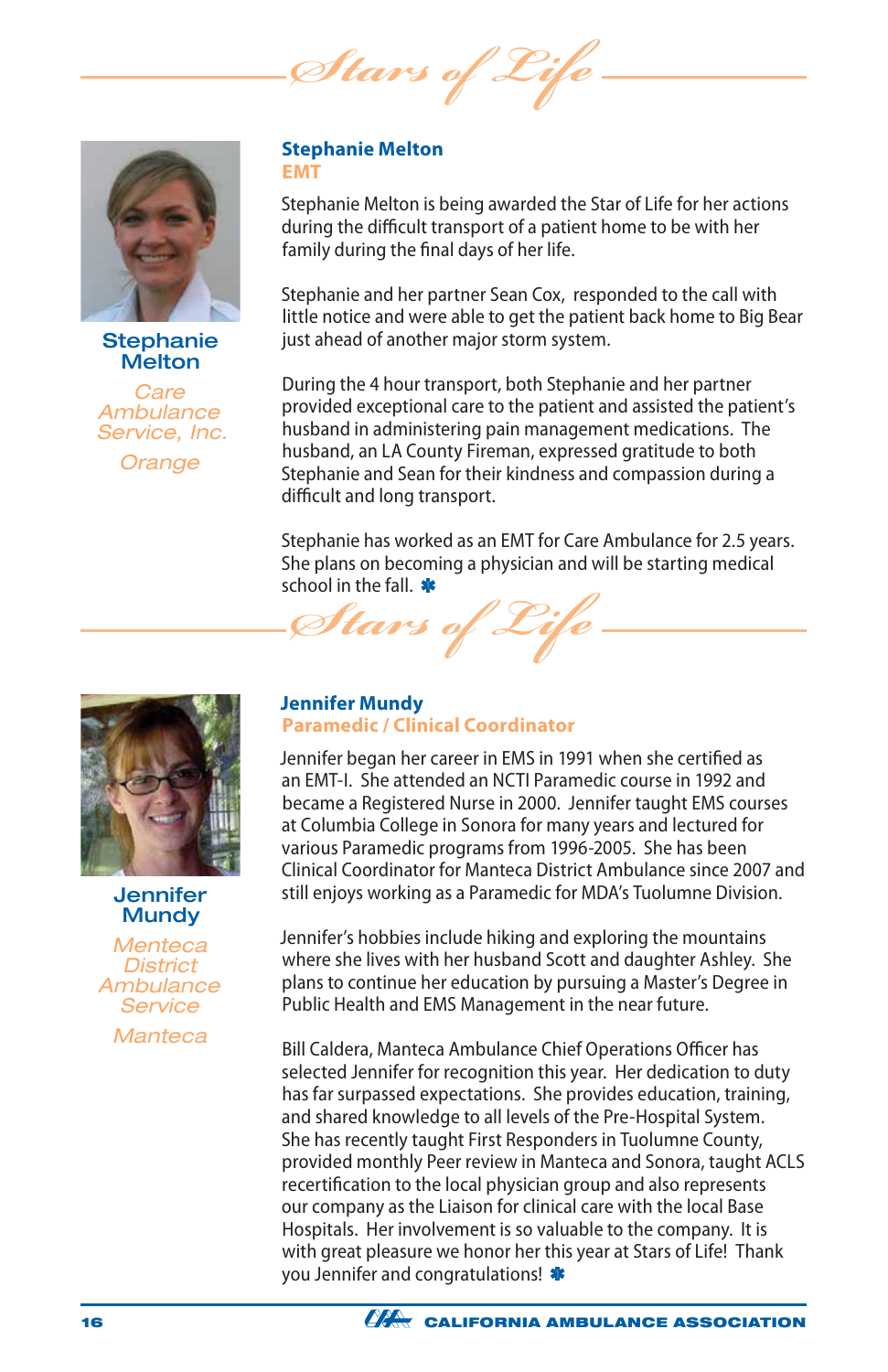*Stars of* 



**Shaun** Navarra

*Medical Ambulance Service, Inc. Livermore*

#### **Shaun Navarra Paramedic**

Shaun grew up in Vacaville, CA and now lives in Livermore, CA. Shaun has two sisters, and just recently got married to his wife, Ashley. Shaun enjoys cooking, running through his neighborhood with his headphones on, playing all sports and going on dates with his wife. Shaun says "nothing is as rewarding and exciting as working in EMS. I love that every shift is different, I never know what to expect, and I have fun at my job." Shaun has been working at Medic Ambulance for 6 years. He has been a Paramedic for the last 3. Shaun is being recognized for his many accomplishments as a Paramedic this last year. Shaun created Solano County's own specific Broslow Tape with "Pediatric Medication Emergency Dosages" to assist in pediatric medication dosages for Solano County paramedics. Shaun also is being recognized for the treatment of a 13 year old Pediatric who was in full Cardiac Arrest in his school gym. Shaun and his partner were the first to arrive. They provided CPR, rapid defibrillation, IV Medication and by the time their unit arrived at the hospital the patient had a good pulse and was breathing on his own. The patient made a full recovery and is home now getting ready to return to school! Great Job Shaun! \*





Walter Parton

*Riggs Ambulance Merced*

#### **Walter Parton Paramedic**

Walt has been a paramedic with Riggs Ambulance Service for 26 years! Walt is not only a mentor and role model to all of his coworkers at Riggs Ambulance, he is also recognized as a community icon in his home town of Dos Palos. Walter started his career in law enforcement in 1978 with the Dos Palos Police Department. Also about this time he began volunteering with the Dos Palos volunteer ambulance squad and soon discovered that people were much happier to see him when he came do their door as an ambulance attendant than a policeman and soon made the career switch and we're so glad he did!

Thank you Walt for 26 years of compassion, excellent patient care and leadership! \*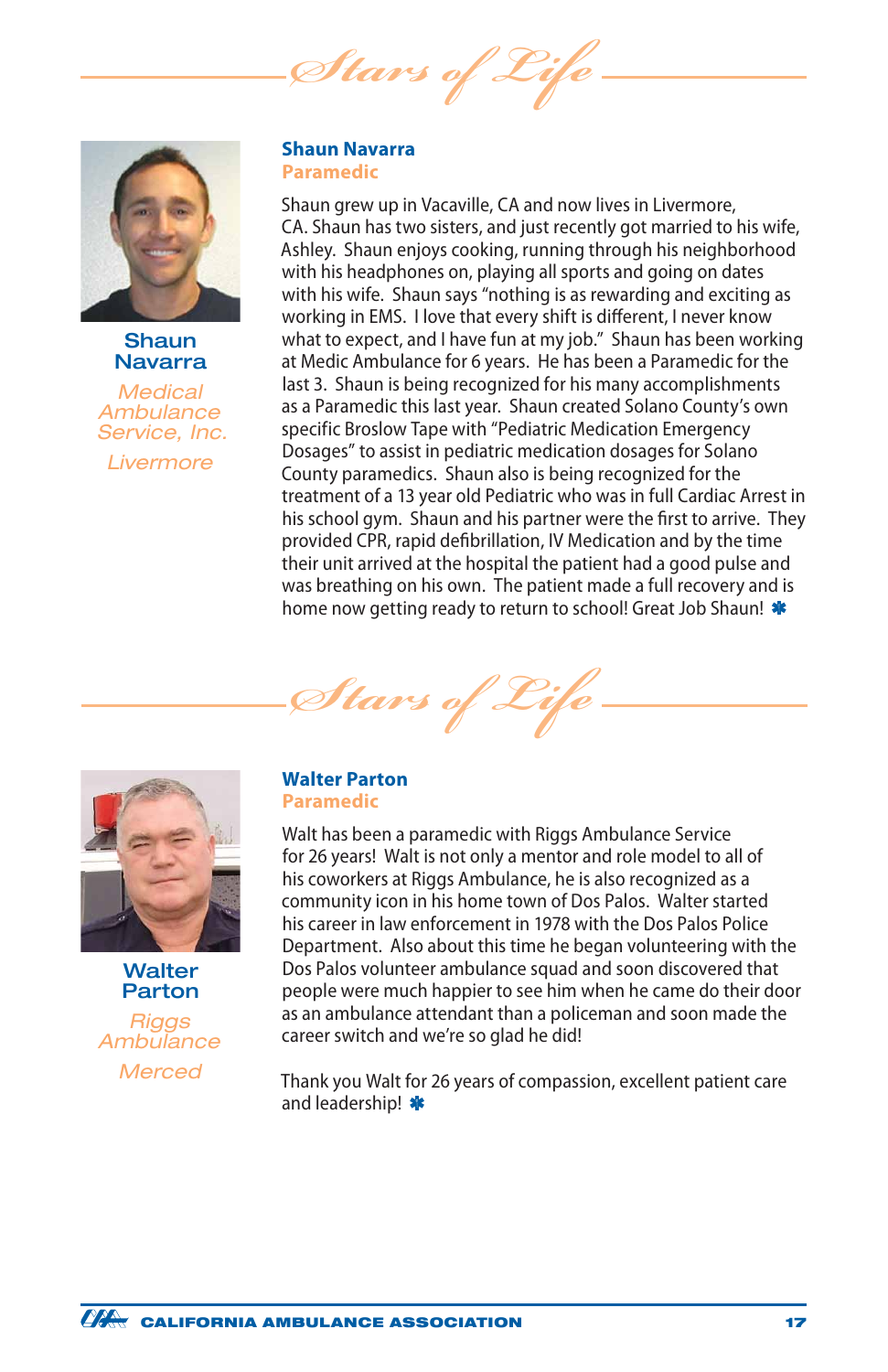Stars of



James Recto

*Medic Ambulance Service, Inc. Vallejo*

#### **James Recto EMT**

James Recto received his first taste of EMS during his high school years at St. Patrick-St. Vincent High School. It was at this time, at age 15, James picked up a summer job as a lifeguard at Cunningham Pool in Vallejo. Learning CPR, first aid, and water rescue was very appealing to him, as it was the exact opposite to the conventional schooling he received growing up. It was hands on and very exciting. During his second summer as a lifeguard, he had his first water rescue. The feeling of saving a life was incredible and James wanted to share that experience with others. By the time he graduated from high school, he had taken classes to become a lifeguard instructor and to this day, he still drops in to the pool from time to time to teach CPR and lifeguard training courses. James was certified as a Solano County EMT in the summer of 2007 and applied to Medic Ambulance in the Fall. His first 911 call was a shooting in South Vallejo. The feeling was similar to that first water rescue 10 years ago, only much more intense. James is being recognized for his excellent service as an EMT at Medic Ambulance. James is a Field Training Officer, a member of our Company CQI Team, and always helps when needed. James is also the Travis Grace (Medic's Original Star of Life and 27 year employee) Award Winner for Excellent Service and will received a full scholarship for Paramedic School. Great Job James! \*





John Thane *Royal Ambulance San Leandro*

#### **John Thane EMT, Operations Supervisor, Lead Training Officer**

John Thane, EMT, Operations Supervisor and Lead Training Officer for Royal Ambulance is being recognized for his commitment and dedication to patient care and exemplary leadership skills. John joined Royal in April 2009, and quickly proved to be one of the organizations most dedicated and hard working team members, earning him the award for "Rookie of the Year." Soon after, John furthered his commitment of personal and professional growth, by becoming one of Royal's top Field Training Officers. John went above and beyond his new role, coaching and mentoring both new employees as well as his fellow FTOs, and was instantly viewed as a role model for his professionalism, consistent willingness to help and his true passion for EMS, earning him the award for "FTO of the Year" in 2010. His drive and determination continued to shine through and John was promoted to Lead Training Officer, and now heads the entire Training Program. John's eagerness to always learn more and take on additional responsibility led him to further develop his knowledge of operations and business development, and he was promoted to Operations Supervisor in January 2011. Despite his many responsibilities, John makes time to enjoy the outdoors with his fiancée, and pursue hobbies such as fly fishing and hiking. \*

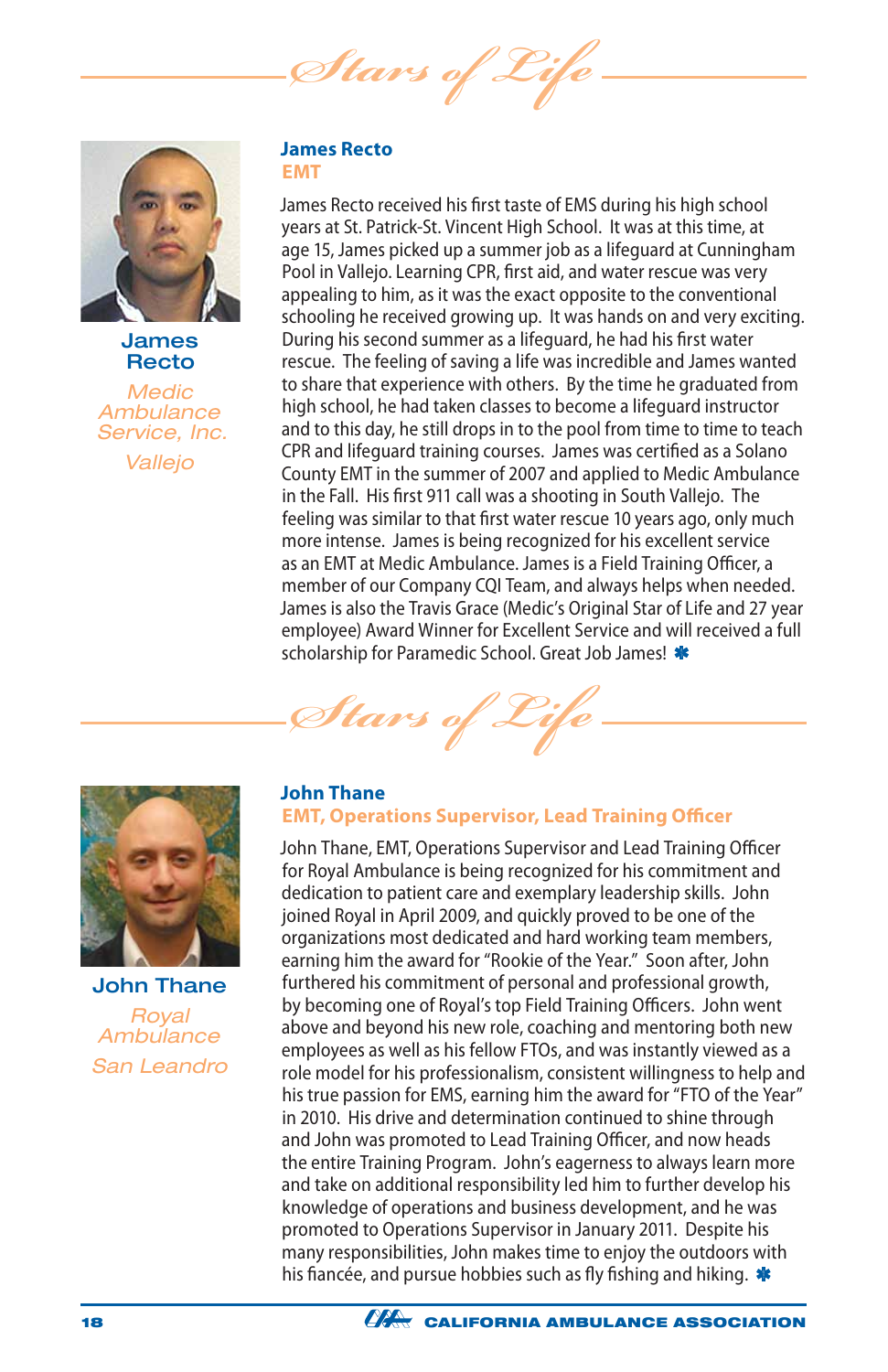*Stars of* 



#### **Sandra Whalev**

*Medic Ambulance Service, Inc. Sacramento*

#### **Sandra Whaley Communications Manager**

Sandy currently lives in Sacramento, CA with her husband Ryan, and their two dogs Miley and Bella. Sandy has been working for Medic Ambulance since the age of 16, filing paperwork on her days off from school. After high school, she began working full time for Medic Ambulance in the Billing department as well as attending Sacramento City College. For Medic she was entering paperwork, answering phones, processing payments, etc., and working for this horrible boss (Mom – Helen). In 2002 she transferred from Sac City to CSU, Sacramento, where she received her Bachelor of Science Degree in Kinesiology in 2004. In 2006, she found her niche. She was repositioned from the billing office to the communications center and has excelled since this move. Also in 2006 she became a certified Emergency Medical Dispatcher (EMD). In 2007 she was promoted to Communications Manager. Sandy is being recognized as a Star for her excellent contribution as the Communications Manager. Under Sandy's leadership, Medic has gone through two CAAS Accreditations, the last getting a perfect mark in the communications department. Medic's contractual compliance has never fallen below 98% during Sandy's tenure as a manager, with last the year's compliance being a record 99.6% with all facets of our Solano County ambulance contract. Great Job Sandy! \*





Scott Wood *Medic Ambulance Service, Inc. Sacramento*

#### **Scott Wood Paramedic**

Scott Wood was born and raised in Napa, CA. He completed his EMT certification in his senior year of high school and began his EMS career in 1992 as an EMT at Piners Ambulance in Napa. He earned his Paramedic certificate in 1995. In 1998 he came to work for Medic Ambulance in Solano County. He has held many positions at Medic over the years including education, FTO/ preceptor, and supervisor positions. Scott has also taught the EMT program at Napa Valley for many years and continues to do so. Scott is being recognized for his excellent service as a Paramedic at Medic Ambulance. Scott is a Field Training Officer, Solano County Paramedic Preceptor, a member of our Company CQI Team, and always helps when needed. Scott was selected as Medic's 2010 Paramedic of the Year, and will be able to attend a National EMS Conference of his choice. With all the involvement Scott had with Medic in 2010 he did it all while attending the R.N. program at Napa Valley college, and teaching every Saturday to EMT students at Napa Valley College, where Scott oversees the whole EMT program. Scott passed the R.N. program with Honors and #1 in his class and is currently pursuing his BSN at Sonoma State University. His passion for EMS has never been stronger as evidenced by his dedication to the field of healthcare. Great Job Scottl